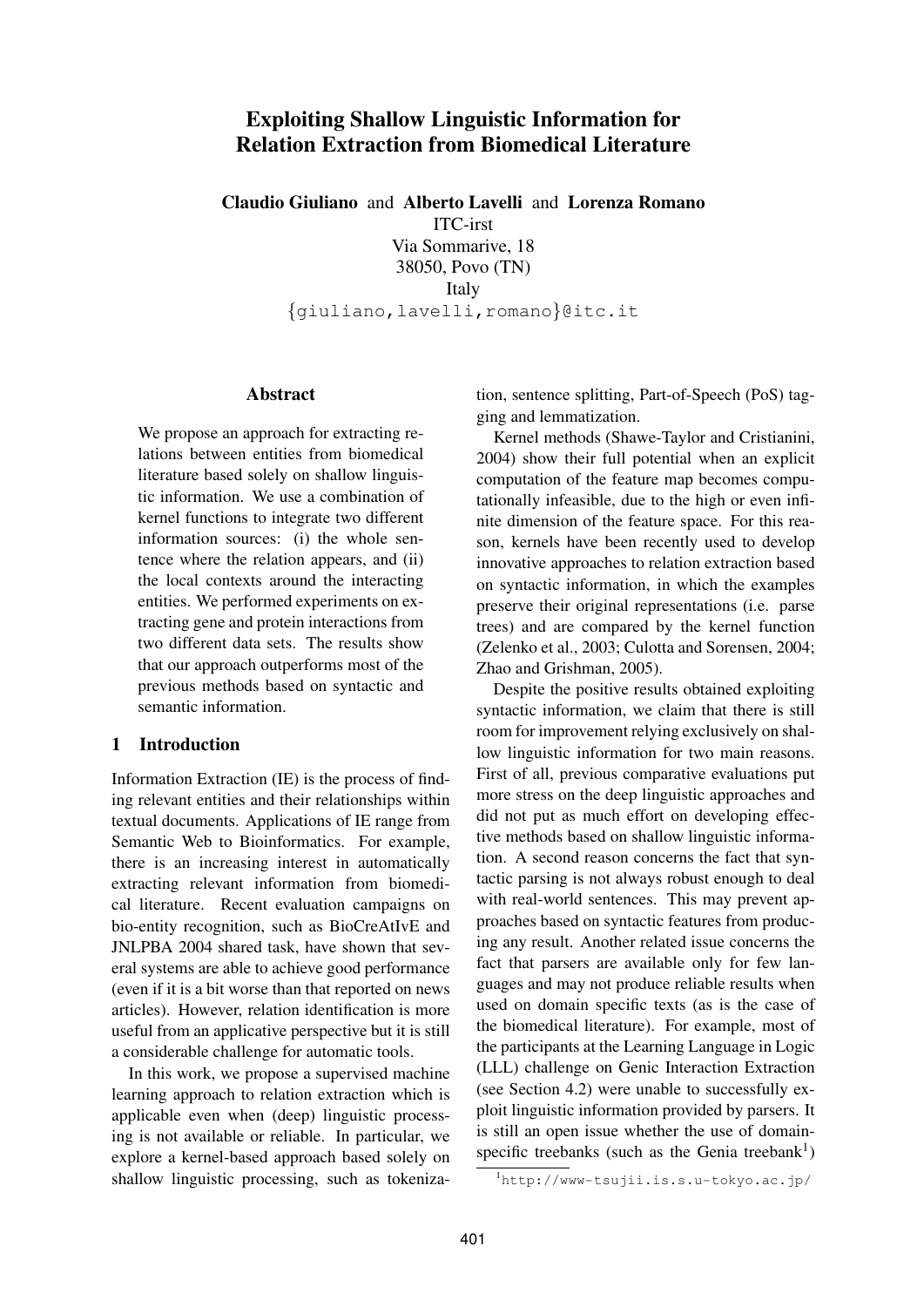can be successfully exploited to overcome this problem. Therefore it is essential to better investigate the potential of approaches based exclusively on simple linguistic features.

In our approach we use a combination of kernel functions to represent two distinct information sources: the global context where entities appear and their local contexts. The whole sentence where the entities appear (*global context*) is used to discover the presence of a relation between two entities, similarly to what was done by Bunescu and Mooney (2005b). Windows of limited size around the entities (*local contexts*) provide useful clues to identify the roles of the entities within a relation. The approach has some resemblance with what was proposed by Roth and Yih (2002). The main difference is that we perform the extraction task in a single step via a combined kernel, while they used two separate classifiers to identify entities and relations and their output is later combined with a probabilistic global inference.

We evaluated our relation extraction algorithm on two biomedical data sets (i.e. the AImed corpus and the LLL challenge data set; see Section 4). The motivations for using these benchmarks derive from the increasing applicative interest in tools able to extract relations between relevant entities in biomedical texts and, consequently, from the growing availability of annotated data sets. The experiments show clearly that our approach consistently improves previous results. Surprisingly, it outperforms most of the systems based on syntactic or semantic information, even when this information is manually annotated (i.e. the LLL challenge).

### **2 Problem Formalization**

The problem considered here is that of identifying interactions between genes and proteins from biomedical literature. More specifically, we performed experiments on two slightly different benchmark data sets (see Section 4 for a detailed description). In the former (AImed) gene/protein interactions are annotated without distinguishing the type and roles of the two interacting entities. The latter (LLL challenge) is more realistic (and complex) because it also aims at identifying the roles played by the interacting entities (agent and target). For example, in Figure 1 three entities are mentioned and two of the six ordered pairs of entities actually interact:  $(signa(K), cvlH)$  and  $(gerE, cvlH).$ 



Figure 1: A sentence with two relations,  $R_{12}$  and  $R_{32}$ , between three entities,  $E_1$ ,  $E_2$  and  $E_3$ .

In our approach we cast relation extraction as a classification problem, in which examples are generated from sentences as follows.

First of all, we describe the complex case, namely the protein/gene interactions (LLL challenge). For this data set entity recognition is performed using a dictionary of protein and gene names in which the type of the entities is unknown. We generate examples for all the sentences containing at least two entities. Thus the number of examples generated for each sentence is given by the combinations of distinct entities  $(N)$  selected two at a time, i.e.  $_N C_2$ . For example, as the sentence shown in Figure 1 contains three entities, the total number of examples generated is  ${}_{3}C_{2} = 3$ . In each example we assign the attribute CANDIDATE to each of the *candidate interacting* entities, while the other entities in the example are assigned the attribute OTHER, meaning that they do not participate in the relation. If a relation holds between the two candidate interacting entities the example is labeled 1 or 2 (according to the roles of the interacting entities, agent and target, i.e. to the direction of the relation); 0 otherwise. Figure 2 shows the examples generated from the sentence in Figure 1.

| Example $#1$<br>Expression of the sigma(K) dependent $\text{ewI}$ gene depended on gerE<br><b>CANDIDATE</b><br><b>CANDIDATE</b><br>Example #2<br>Expression of the sigma(K) dependent $\text{ewI}$ gene depended on gerE<br><b>CANDIDATE</b><br><b>OTHER</b><br>Example $#3$<br>Expression of the sigma(K) dependent $\text{ewI}$ gene depended on gerE<br>CANDIDATE |       |  |                  |
|----------------------------------------------------------------------------------------------------------------------------------------------------------------------------------------------------------------------------------------------------------------------------------------------------------------------------------------------------------------------|-------|--|------------------|
|                                                                                                                                                                                                                                                                                                                                                                      |       |  | $Label = 1$      |
|                                                                                                                                                                                                                                                                                                                                                                      |       |  |                  |
|                                                                                                                                                                                                                                                                                                                                                                      |       |  | <b>OTHER</b>     |
|                                                                                                                                                                                                                                                                                                                                                                      |       |  | Label = $0$      |
|                                                                                                                                                                                                                                                                                                                                                                      |       |  |                  |
|                                                                                                                                                                                                                                                                                                                                                                      |       |  | CANDIDATE        |
|                                                                                                                                                                                                                                                                                                                                                                      |       |  | Label = $2$      |
|                                                                                                                                                                                                                                                                                                                                                                      |       |  |                  |
|                                                                                                                                                                                                                                                                                                                                                                      | OTHER |  | <b>CANDIDATE</b> |

Figure 2: The three *protein-gene* examples generated from the sentence in Figure 1.

Note that in generating the examples from the sentence in Figure 1 we did not create three neg-

GENIA/topics/Corpus/GTB.html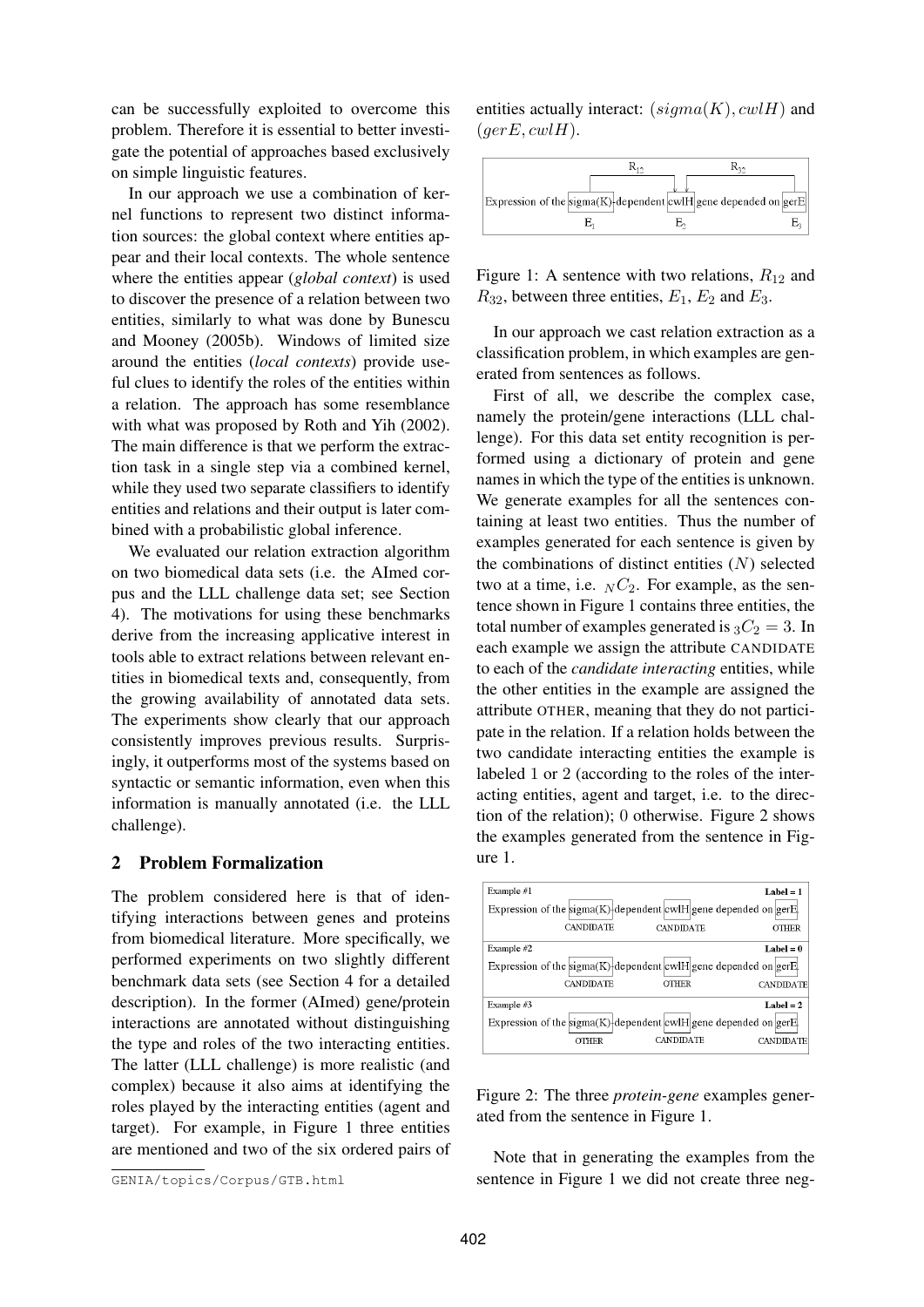ative examples (there are six potential ordered relations between three entities), thereby implicitly under-sampling the data set. This allows us to make the classification task simpler without loosing information. As a matter of fact, generating examples for each ordered pair of entities would produce two subsets of the same size containing similar examples (differing only for the attributes CANDIDATE and OTHER), but with different classification labels. Furthermore, under-sampling allows us to halve the data set size and reduce the data skewness.

For the *protein-protein* interaction task (AImed) we use the correct entities provided by the manual annotation. As said at the beginning of this section, this task is simpler than the LLL challenge because there is no distinction between types (all entities are proteins) and roles (the relation is symmetric). As a consequence, the examples are generated as described above with the following difference: an example is labeled 1 if a relation holds between the two candidate interacting entities; 0 otherwise.

# **3 Kernel Methods for Relation Extraction**

The basic idea behind kernel methods is to embed the input data into a suitable feature space  $\mathcal F$  via a mapping function  $\phi : \mathcal{X} \to \mathcal{F}$ , and then use a linear algorithm for discovering nonlinear patterns. Instead of using the explicit mapping  $\phi$ , we can use a kernel function  $K : \mathcal{X} \times \mathcal{X} \to \mathbb{R}$ , that corresponds to the inner product in a feature space which is, in general, different from the input space.

Kernel methods allow us to design a modular system, in which the kernel function acts as an interface between the data and the learning algorithm. Thus the kernel function is the only domain specific module of the system, while the learning algorithm is a general purpose component. Potentially any kernel function can work with any kernel-based algorithm. In our approach we use Support Vector Machines (Vapnik, 1998).

In order to implement the approach based on shallow linguistic information we employed a linear combination of kernels. Different works (Gliozzo et al., 2005; Zhao and Grishman, 2005; Culotta and Sorensen, 2004) empirically demonstrate the effectiveness of combining kernels in this way, showing that the combined kernel always improves the performance of the individual ones.

In addition, this formulation allows us to evaluate the individual contribution of each information source. We designed two families of kernels: *Global Context* kernels and *Local Context* kernels, in which each single kernel is explicitly calculated as follows

$$
K(x_1, x_2) = \frac{\langle \phi(x_1), \phi(x_2) \rangle}{\|\phi(x_1)\| \|\phi(x_2)\|},
$$
 (1)

where  $\phi(\cdot)$  is the embedding vector and  $\|\cdot\|$  is the 2-norm. The kernel is normalized (divided) by the product of the norms of embedding vectors. The normalization factor plays an important role in allowing us to integrate information from heterogeneous feature spaces. Even though the resulting feature space has high dimensionality, an efficient computation of Equation 1 can be carried out explicitly since the input representations defined below are extremely sparse.

### **3.1 Global Context Kernel**

In (Bunescu and Mooney, 2005b), the authors observed that a relation between two entities is generally expressed using only words that appear simultaneously in one of the following three patterns:

- **Fore-Between:** tokens before and between the two candidate interacting entities. For instance: *binding of*  $[P_1]$  to  $[P_2]$ , *interaction involving*  $[P_1]$  *and*  $[P_2]$ *, association of*  $[P_1]$  *by*  $[P_2]$ .
- **Between:** only tokens between the two candidate interacting entities. For instance:  $[P_1]$  *associates with*  $[P_2]$ ,  $[P_1]$  *binding to*  $[P_2]$ ,  $[P_1]$ *, inhibitor of*  $[P_2]$ .
- **Between-After:** tokens between and after the two candidate interacting entities. For instance:  $[P_1]$  *-*  $[P_2]$  association,  $[P_1]$  and  $[P_2]$  interact,  $[P_1]$  *has influence on*  $[P_2]$  *binding.*

Our global context kernels operate on the patterns above, where each pattern is represented using a *bag-of-words* instead of sparse subsequences of words, PoS tags, entity and chunk types, or Word-Net synsets as in (Bunescu and Mooney, 2005b). More formally, given a relation example  $R$ , we represent a pattern  $P$  as a row vector

$$
\phi_P(R) = (tf(t_1, P), tf(t_2, P), \dots, tf(t_l, P)) \in \mathbb{R}^l, (2)
$$

where the function  $tf(t_i, P)$  records how many times a particular token  $t_i$  is used in  $P$ . Note that,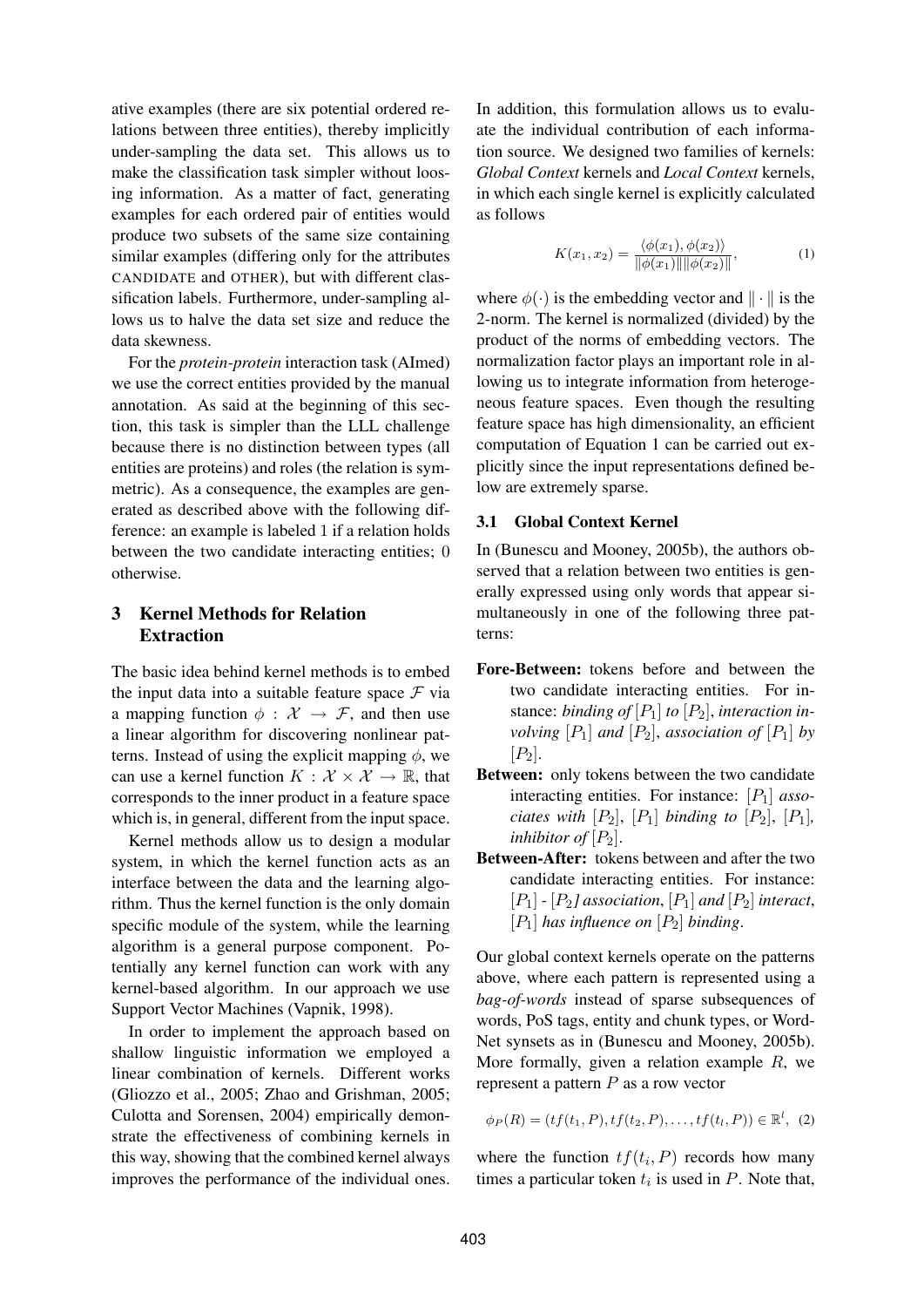this approach differs from the standard bag-ofwords as punctuation and stop words are included in  $\phi_P$ , while the entities (with attribute CANDI-DATE and OTHER) are not. To improve the classification performance, we have further extended  $\phi_P$  to embed n-grams of (contiguous) tokens (up to  $n = 3$ ). By substituting  $\phi_P$  into Equation 1, we obtain the n-gram kernel  $K_n$ , which counts common uni-grams, bi-grams, ..., n-grams that two patterns have in common<sup>2</sup> . The *Global Context* kernel  $K_{GC}(R_1, R_2)$  is then defined as

$$
K_{FB}(R_1, R_2) + K_B(R_1, R_2) + K_{BA}(R_1, R_2), \quad (3)
$$

where  $K_{FB}$ ,  $K_B$  and  $K_{BA}$  are n-gram kernels that operate on the Fore-Between, Between and Between-After patterns respectively.

### **3.2 Local Context Kernel**

The type of the candidate interacting entities can provide useful clues for detecting the agent and target of the relation, as well as the presence of the relation itself. As the type is not known, we use the information provided by the two local contexts of the candidate interacting entities, called left and right local context respectively. As typically done in entity recognition, we represent each local context by using the following basic features:

**Token** The token itself.

**Lemma** The lemma of the token.

**PoS** The PoS tag of the token.

**Orthographic** This feature maps each token into equivalence classes that encode attributes such as capitalization, punctuation, numerals and so on.

Formally, given a relation example  $R$ , a local context  $L = t_{-w}, \ldots, t_{-1}, t_0, t_{+1}, \ldots, t_{+w}$  is represented as a row vector

$$
\psi_L(R) = (f_1(L), f_2(L), \dots, f_m(L)) \in \{0, 1\}^m, \quad (4)
$$

where  $f_i$  is a feature function that returns 1 if it is active in the specified position of  $L$ , 0 otherwise<sup>3</sup>. The *Local Context* kernel  $K_{LC}(R_1, R_2)$  is defined as

$$
K_{left}(R_1, R_2) + K_{right}(R_1, R_2), \tag{5}
$$

where  $K_{left}$  and  $K_{right}$  are defined by substituting the embedding of the left and right local context into Equation 1 respectively.

Notice that  $K_{LC}$  differs substantially from  $K_{GC}$  as it considers the ordering of the tokens and the feature space is enriched with PoS, lemma and orthographic features.

### **3.3 Shallow Linguistic Kernel**

Finally, the *Shallow Linguistic* kernel  $K_{SL}(R_1, R_2)$  is defined as

$$
K_{GC}(R_1, R_2) + K_{LC}(R_1, R_2). \tag{6}
$$

It follows directly from the explicit construction of the feature space and from closure properties of kernels that  $K_{SL}$  is a valid kernel.

# **4 Data sets**

The two data sets used for the experiments concern the same domain (i.e. gene/protein interactions). However, they present a crucial difference which makes it worthwhile to show the experimental results on both of them. In one case (AImed) interactions are considered symmetric, while in the other (LLL challenge) agents and targets of genic interactions have to be identified.

#### **4.1 AImed corpus**

The first data set used in the experiments is the AImed corpus<sup>4</sup>, previously used for training protein interaction extraction systems in (Bunescu et al., 2005; Bunescu and Mooney, 2005b). It consists of 225 Medline abstracts: 200 are known to describe interactions between human proteins, while the other 25 do not refer to any interaction. There are 4,084 protein references and around 1,000 tagged interactions in this data set. In this data set there is no distinction between genes and proteins and the relations are symmetric.

#### **4.2 LLL Challenge**

This data set was used in the Learning Language in Logic (LLL) challenge on Genic Interaction extraction<sup>5</sup> (Nedéllec, 2005). The objective of the challenge was to evaluate the performance of systems based on machine learning techniques to identify gene/protein interactions and their roles, agent or target. The data set was collected by querying Medline on Bacillus subtilis transcription and sporulation. It is divided in a training set (80 sentences describing 271 interactions) and a

<sup>2</sup> In the literature, it is also called *n-spectrum* kernel.

<sup>&</sup>lt;sup>3</sup>In the reported experiments, we used a context window of  $\pm 2$  tokens around the candidate entity.

<sup>4</sup>ftp://ftp.cs.utexas.edu/pub/mooney/ bio-data/interactions.tar.gz

<sup>5</sup>http://genome.jouy.inra.fr/texte/ LLLchallenge/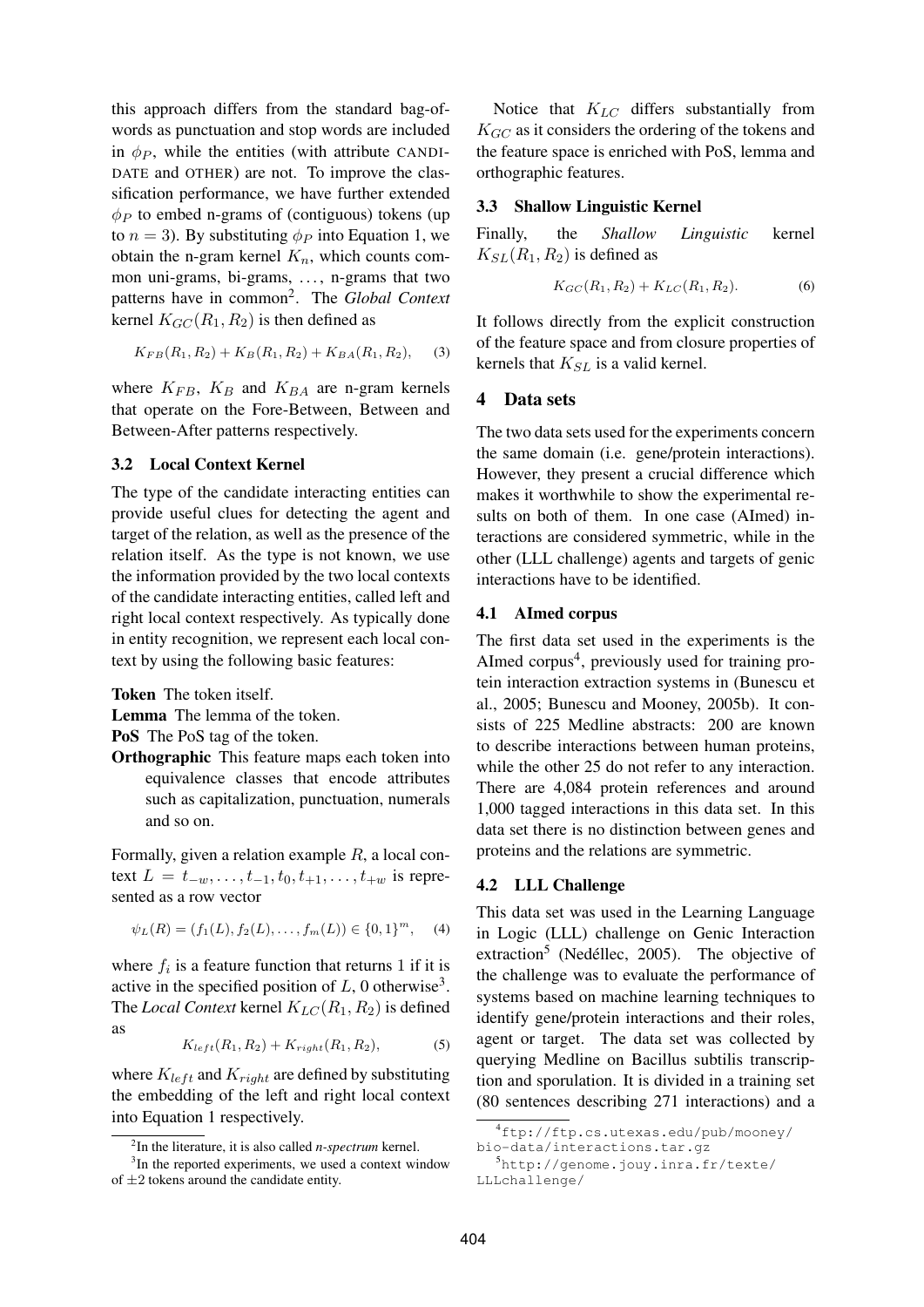test set (87 sentences describing 106 interactions). Differently from the training set, the test set contains sentences without interactions. The data set is decomposed in two subsets of increasing difficulty. The first subset does not include coreferences, while the second one includes simple cases of coreference, mainly appositions. Both subsets are available with different kinds of annotation: *basic* and *enriched*. The former includes word and sentence segmentation. The latter also includes manually checked information, such as lemma and syntactic dependencies. A dictionary of named entities (including typographical variants and synonyms) is associated to the data set.

# **5 Experiments**

Before describing the results of the experiments, a note concerning the evaluation methodology. There are different ways of evaluating performance in extracting information, as noted in (Lavelli et al., 2004) for the extraction of slot fillers in the Seminar Announcement and the Job Posting data sets. Adapting the proposed classification to relation extraction, the following two cases can be identified:

- One Answer per Occurrence in the Document – OAOD (each individual occurrence of a protein interaction has to be extracted from the document);
- One Answer per Relation in a given Document – OARD (where two occurrences of the same protein interaction are considered one correct answer).

Figure 3 shows a fragment of tagged text drawn from the AImed corpus. It contains three different interactions between pairs of proteins, for a total of seven occurrences of interactions. For example, there are three occurrences of the interaction between *IGF-IR* and *p52Shc* (i.e. number 1, 3 and 7). If we adopt the OAOD methodology, all the seven occurrences have to be extracted to achieve the maximum score. On the other hand, if we use the OARD methodology, only one occurrence for each interaction has to be extracted to maximize the score.

On the AImed data set both evaluations were performed, while on the LLL challenge only the OAOD evaluation methodology was performed because this is the only one provided by the evaluation server of the challenge.

Our findings can be summarized as follows: (i) the tyrosine kinase activity of the IGF-IR $_{[1,2]}$  is essential for the interaction with  $p52Shc_{11}$  and **IRS-1** $_{[2]}$ , (ii) **p52Shc**<sub>[3]</sub> and **IRS-1** $_{[4]}$  bind to the IGF-IR<sub>[3,4]</sub> in the NPEY-juxtamembrane motif, (iii) contrary to **p52Shc**, **IRS-1** $_{[5]}$  binds also to the major autophosphorylation sites (Tyr-1131, -1135, and -1136) of the **IGF-IR**<sup>[5]</sup>, and (iv) the amino-terminal domain of  $p52Shc_{[6,7]}$  is required for its association with the  $IR_{[6]}$  and the  $IGF-IR_{[7]}$ .

Figure 3: Fragment of the AImed corpus with all proteins and their interactions tagged. The protein names have been highlighted in bold face and their same subscript numbers indicate interaction between the proteins.

# **5.1 Implementation Details**

All the experiments were performed using the SVM package *LIBSVM*<sup>6</sup> customized to embed our own kernel. For the LLL challenge submission, we optimized the regularization parameter  $C$  by 10-fold cross validation; while we used its default value for the AImed experiment. In both experiments, we set the cost-factor  $W_i$  to be the ratio between the number of negative and positive examples.

### **5.2 Results on AImed**

 $K_{SL}$  performance was first evaluated on the AImed data set (Section 4.1). We first give an evaluation of the kernel combination and then we compare our results with the Subsequence Kernel for Relation Extraction (ERK) described in (Bunescu and Mooney, 2005b). All experiments are conducted using 10-fold cross validation on the same data splitting used in (Bunescu et al., 2005; Bunescu and Mooney, 2005b).

Table 1 shows the performance of the three kernels defined in Section 3 for *protein-protein* interactions using the two evaluation methodologies described above.

We report in Figure 4 the precision-recall curves of ERK and  $K_{SL}$  using OARD evaluation methodology (the evaluation performed by Bunescu and Mooney (2005b)). As in (Bunescu et al., 2005; Bunescu and Mooney, 2005b), the graph points are obtained by varying the threshold on the classifi-

<sup>6</sup>http://www.csie.ntu.edu.tw/˜cjlin/ libsvm/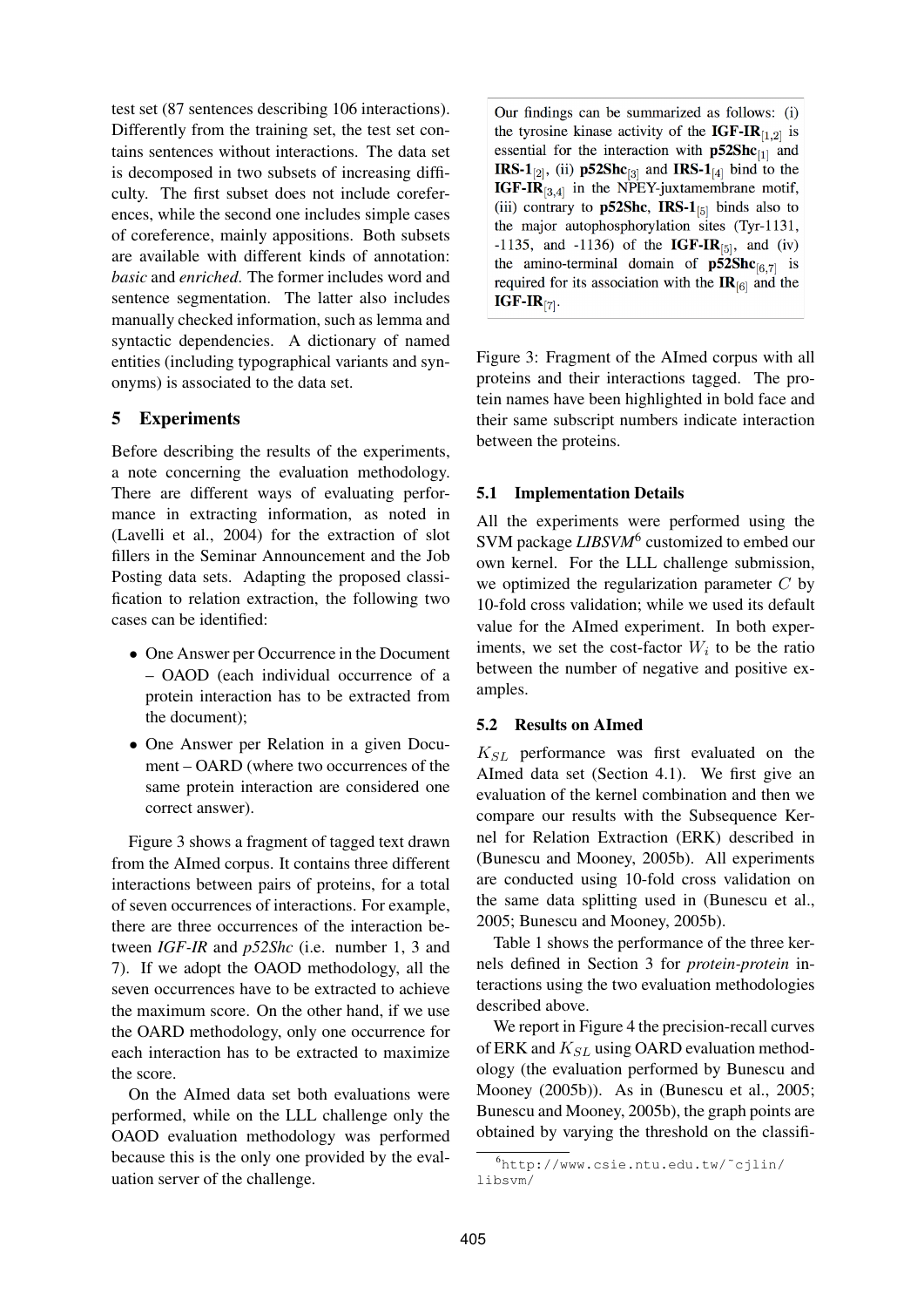| OAOD       |             |        |       |  |  |
|------------|-------------|--------|-------|--|--|
| Kernel     | Precision   | Recall | $F_1$ |  |  |
| $K_{GC}$   | 57.7        | 60.1   | 58.9  |  |  |
| $K_{LC}$   | 37.3        | 56.3   | 44.9  |  |  |
| $K_{SL}$   | 60.9        | 57.2   | 59.0  |  |  |
|            | <b>OARD</b> |        |       |  |  |
| Kernel     | Precision   | Recall | $F_1$ |  |  |
| $K_{GC}$   | 58.9        | 66.2   | 62.2  |  |  |
| $K_{LC}$   | 44.8        | 67.8   | 54.0  |  |  |
| $K_{SL}$   | 64.5        | 63.2   | 63.9  |  |  |
| <b>ERK</b> | 65.0        | 46.4   | 54.2  |  |  |

Table 1: Performance on the AImed data set using the two evaluation methodologies, OAOD and OARD.

cation confidence<sup>7</sup>. The results clearly show that  $K_{SL}$  outperforms ERK, especially in term of recall (see Table 1).



Figure 4: Precision-recall curves on the AImed data set using OARD evaluation methodology.

Finally, Figure 5 shows the learning curve of the combined kernel  $K_{SL}$  using the OARD evaluation methodology. The curve reaches a plateau with around 100 Medline abstracts.

#### **5.3 Results on LLL challenge**

The system was evaluated on the "basic" version of the LLL challenge data set (Section 4.2).

Table 2 shows the results of  $K_{SL}$  returned by the scoring service<sup>8</sup> for the three subsets of the training set (with and without coreferences, and with their union). Table 3 shows the best results obtained at the official competition performed in April 2005. Comparing the results we see that  $K_{SL}$  trained on each subset outperforms the best



Figure 5:  $K_{SL}$  learning curve on the AImed data set using OARD evaluation methodology.

| Coref.  | Precision | Recall |      |
|---------|-----------|--------|------|
| all     | 56.0      | 61.4   | 58.6 |
| with    | 29.0      | 31.0   | 30.0 |
| without | 54.8      | 62.9   | 58.6 |

Table 2:  $K_{SL}$  performance on the LLL challenge test set using only the basic linguistic information.

systems of the LLL challenge<sup>9</sup>. Notice that the best results at the challenge were obtained by different groups and exploiting the linguistic "enriched" version of the data set. As observed in (Nedéllec,  $2005$ ), the scores obtained using the training set without coreferences and the whole training set are similar.

We also report in Table 4 an analysis of the kernel combination. Given that we are interested here in the contribution of each kernel, we evaluated the experiments by 10-fold cross-validation on the whole training set avoiding the submission process.

### **5.4 Discussion of Results**

The experimental results show that the combined kernel  $K_{SL}$  outperforms the basic kernels  $K_{GC}$ and  $K_{LC}$  on both data sets. In particular, precision significantly increases at the expense of a lower recall. High precision is particularly advantageous when extracting knowledge from large corpora, because it avoids overloading end users with too many false positives.

Although the basic kernels were designed to model complementary aspects of the task (i.e.

<sup>7</sup> For this purpose the probability estimate output of *LIB-SVM* is used.

<sup>8</sup>http://genome.jouy.inra.fr/texte/ LLLchallenge/scoringService.php

 $9^9$ After the challenge deadline, Reidel and Klein (2005) achieved a significant improvement,  $F_1 = 68.4\%$  (without coreferences) and  $F_1 = 64.7\%$  (with and without coreferences).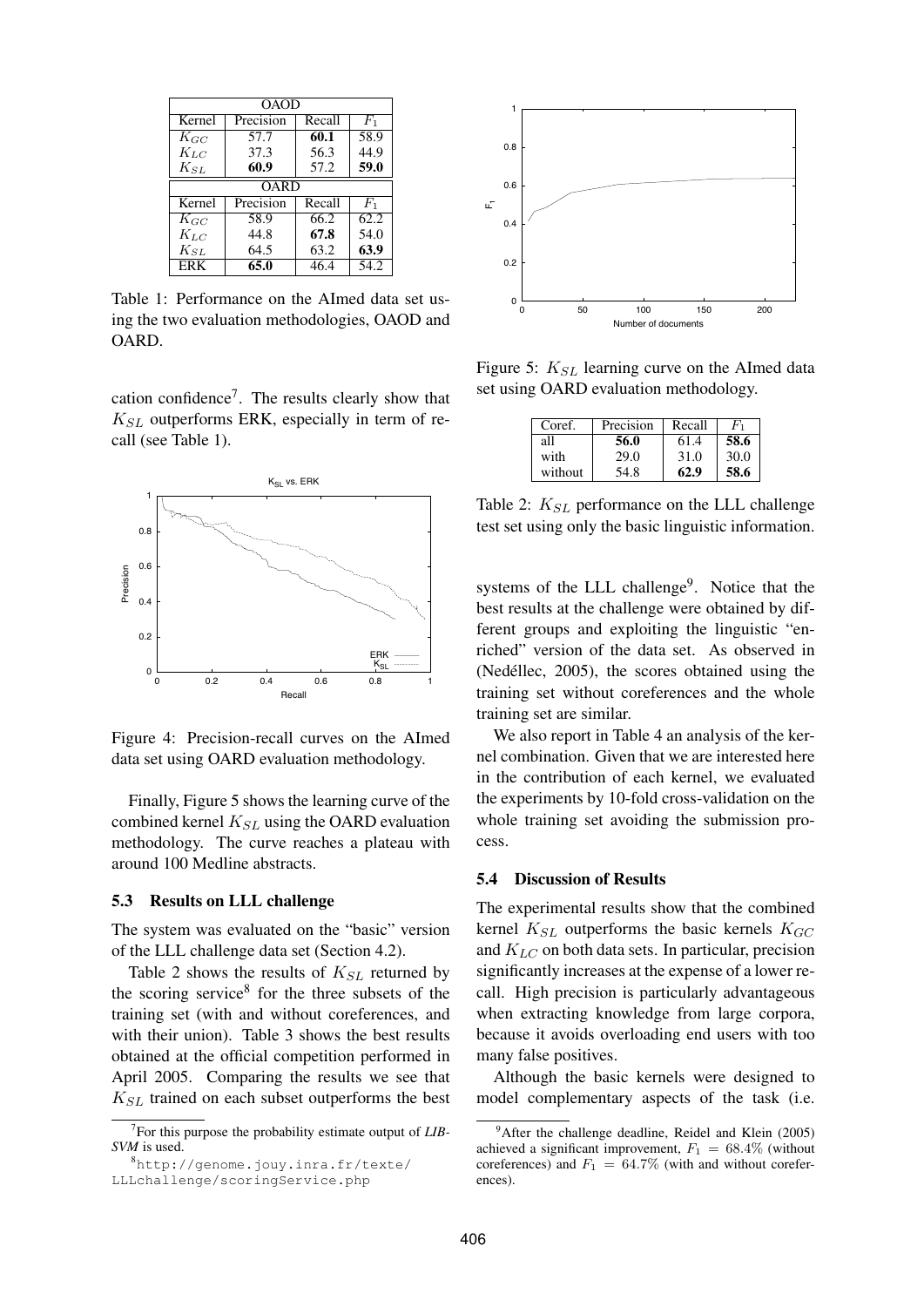| Test set     | Coref.  | Precision | Recall | $F_1$ |
|--------------|---------|-----------|--------|-------|
| Enriched     | all     | 55.6      | 53.0   | 54.3  |
|              | with    | 29.0      | 31.0   | 24.4  |
|              | without | 60.9      | 46.2   | 52.6  |
| <b>Basic</b> | all     | n/a       | n/a    | n/a   |
|              | with    | 14.0      | 82.7   | 24.0  |
|              | without | 50.0      | 53.8   | 51.8  |

Table 3: Best performance on basic and enriched test sets obtained by participants in the official competition at the LLL challenge.

| Kernel   | Precision | Recall |      |
|----------|-----------|--------|------|
| $K_{GC}$ | 55.1      | 66.3   | 60.2 |
| $K_{LC}$ | 44.8      | 60.1   | 53.8 |
| $K_{SL}$ | 62.1      | 61.3   | 61.7 |

Table 4: Comparison of the performance of kernel combination on the LLL challenge using 10-fold cross validation.

presence of the relation and roles of the interacting entities), they perform reasonably well even when considered separately. In particular,  $K_{GC}$ achieved good performance on both data sets. This result was not expected on the LLL challenge because this task requires not only to recognize the presence of relationships between entities but also to identify their roles. On the other hand, the outcomes of  $K_{LC}$  on the AImed data set show that such kernel helps to identify the presence of relationships as well.

At first glance, it may seem strange that  $K_{GC}$ outperforms ERK on AImed, as the latter approach exploits a richer representation: sparse sub-sequences of words, PoS tags, entity and chunk types, or WordNet synsets. However, an approach based on n-grams is sufficient to identify the presence of a relationship. This result sounds less surprising, if we recall that both approaches cast the relation extraction problem as a text categorization task. Approaches to text categorization based on rich linguistic information have obtained less accuracy than the traditional bag-of-words approach (e.g. (Koster and Seutter, 2003)). Shallow linguistics information seems to be more effective to model the local context of the entities.

Finally, we obtained worse results performing dimensionality reduction either based on generic linguistic assumptions (e.g. by removing words from stop lists or with certain PoS tags) or using statistical methods (e.g. *tf.idf* weighting schema). This may be explained by the fact that, in tasks like entity recognition and relation extraction, useful

clues are also provided by high frequency tokens, such as stop words or punctuation marks, and by the relative positions in which they appear.

### **6 Related Work**

First of all, the obvious references for our work are the approaches evaluated on AImed and LLL challenge data sets.

In (Bunescu and Mooney, 2005b), the authors present a generalized subsequence kernel that works with sparse sequences containing combinations of words and PoS tags.

The best results on the LLL challenge were obtained by the group from the University of Edinburgh (Reidel and Klein, 2005), which used Markov Logic, a framework that combines loglinear models and First Order Logic, to create a set of weighted clauses which can classify pairs of gene named entities as genic interactions. These clauses are based on chains of syntactic and semantic relations in the parse or Discourse Representation Structure (DRS) of a sentence, respectively.

Other relevant approaches include those that adopt kernel methods to perform relation extraction. Zelenko et al. (2003) describe a relation extraction algorithm that uses a tree kernel defined over a shallow parse tree representation of sentences. The approach is vulnerable to unrecoverable parsing errors. Culotta and Sorensen (2004) describe a slightly generalized version of this kernel based on dependency trees, in which a bag-ofwords kernel is used to compensate for errors in syntactic analysis. A further extension is proposed by Zhao and Grishman (2005). They use composite kernels to integrate information from different syntactic sources (tokenization, sentence parsing, and deep dependency analysis) so that processing errors occurring at one level may be overcome by information from other levels. Bunescu and Mooney (2005a) present an alternative approach which uses information concentrated in the shortest path in the dependency tree between the two entities.

As mentioned in Section 1, another relevant approach is presented in (Roth and Yih, 2002). Classifiers that identify entities and relations among them are first learned from local information in the sentence. This information, along with constraints induced among entity types and relations, is used to perform global probabilistic inference